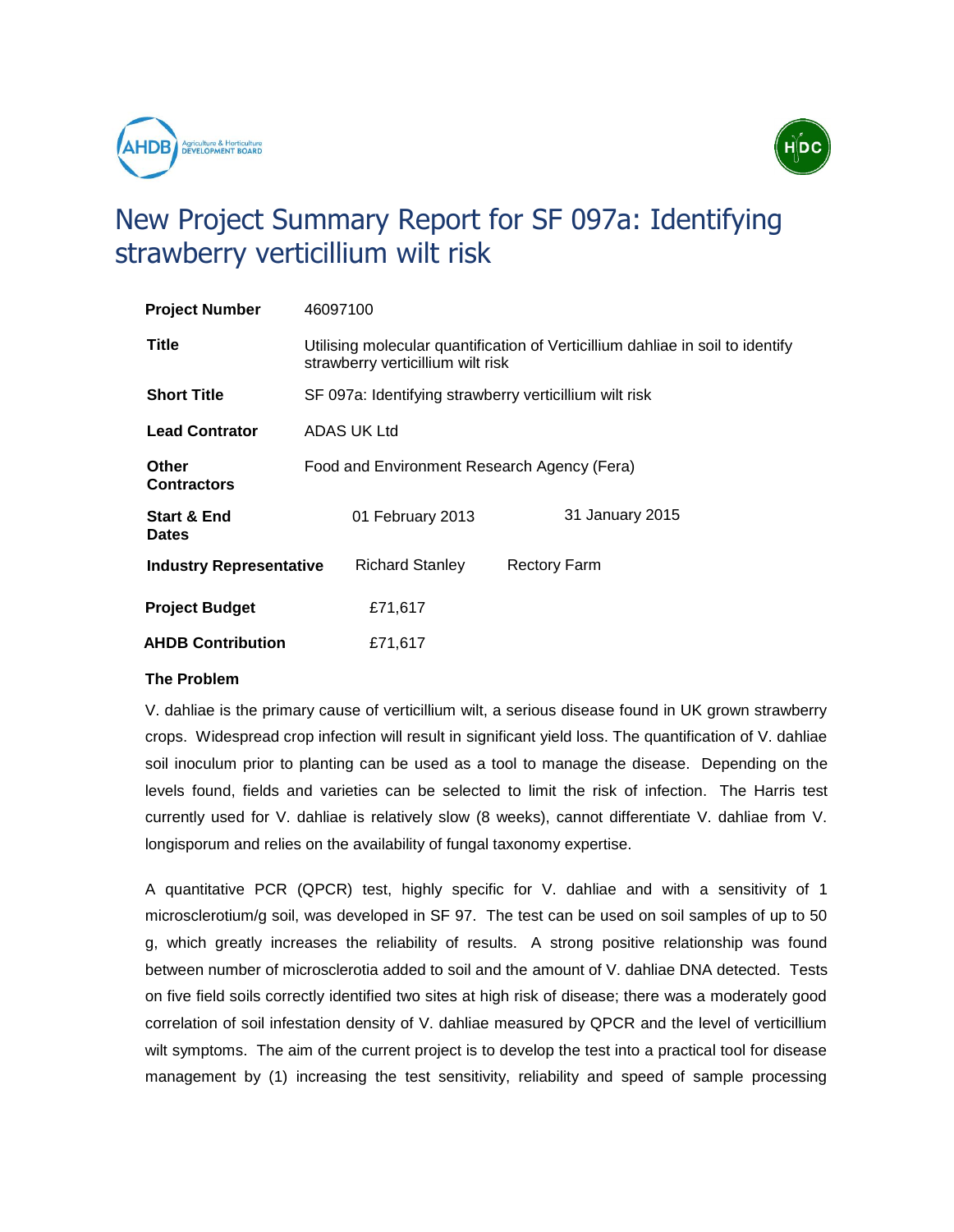compared with current standard techniques and (2) validating the improved test in field grown crops.

### **Aims and Objectives**

(i) Project aim(s):

The overarching aim is to improve and validate a novel rapid molecular diagnostic test for strawberry verticillium wilt in soil and reduce the potential for disease transmission to newly planted strawberry plants.

#### (ii) Project objective(s):

1. To improve the sensitivity of the molecular diagnostic test developed in SF 97 and quantify V. dahliae in soils down to 0.1 microsclerotium of V. dahliae/g soil. 2. To validate the test by further monitoring of the relationship between soil inoculum levels of V. dahliae (measured using QPCR) and the development of verticillium wilt in strawberry.

#### **Approach**

# *Objective 1: Improve sensitivity and reliability of QPCR test for V. dahliae (Fera)*

# **i) Improving QPCR assay design**

QPCR primers designed by Bilodeau et al (2012) were tested by Fera. The assay developed by Bilodeau et al (2012) gives the same level of sensitivity as the assay developed in SF 97. However, the primers are based on multi copy IGS sequences, and by combining them with the soil extraction method developed in SF97 the 'hybrid' assay was found to be approximately 100x more sensitive than the complete assay developed in SF 97. Unfortunately, the Bilodeau primers gave significant non-specific reactions to Gliocladium sp. (a common saprophyte present in soil and strawberry plants) which would give false positive reactions when testing soil. Modifications to the primers will be done to improve the specificity of the assay without impairing the improved benefits in sensitivity.

#### **ii) Improving soil sub-sampling for the detection of Verticillium dahliae.**

Using methods developed during SF 97 and in Objective 1(i) above, soils, approximately ten samples of 1 kg each, will be split into 6 aliquots of 50 g sub-samples. The level of variance and, thus the measurement of reliability, with increasing the number of replicate samples will be determined. In addition, a sub-set of soils specifically collected by ADAS as part of Objective 2 will be collected using a small amount of multiple, discrete, samples (max. 5 each site). These soils will be tested using the improved sub-sampling method to determine the variability in inoculum levels between different samples in the same field. This is important as it will inform the reliability of the sampling and testing method compared with the required sensitivity of testing down to 0.1 ms/g soil at the field level.